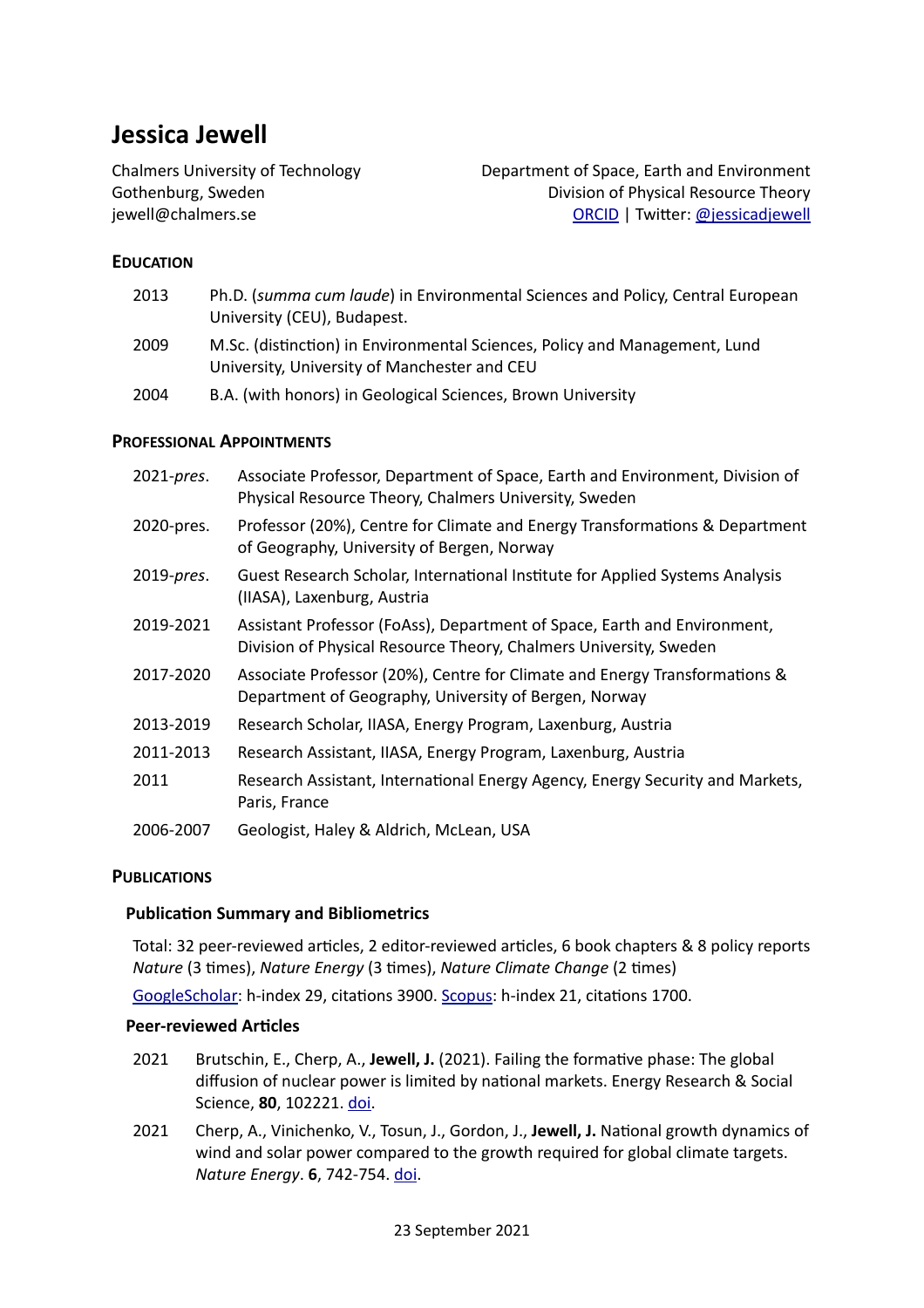- 2021 Pai, S., Emmerling, E., Drouet, L., Zerriffi, H. Jewell, J. Meeting well-below 2°C target would increase energy sector jobs globally. One Earth. 4, 7. doi.
- 2021 Brauers, H., Braunger, I., **Jewell, J.** Liquefied natural gas expansion plans in Germany: the risk of gas lock-in under energy transitions, *Energy Research & Social Science*. **78**, 102059. doi.
- 2020 Kuzemko, C., Bradshaw, M., Bridge, G., Goldthau, A., Jewell, J., Overland, I., Scholten, D., van de Graaf, T., Westphal, K. Covid-19 and the politics of sustainable energy transitions, *Energy Research & Social Science*. **68**, 101685. doi.
- 2020 Pai, S., Zerriffi, H., Jewell, J. Pathak, J. Solar has greater techno-economic resource suitability than wind for replacing coal mining jobs. *Environmental Research Letters.* [doi](https://iopscience.iop.org/article/10.1088/1748-9326/ab6c6d)*.*
- 2020 **Jewell., J.**, Emmerling, J., Vinichenko, V., Bertram, C., Berger, L., Daly, H. E., Keppo, I. et al. Reply to: Why fossil fuel producer subsidies matter. *Nature*. **578**, 7793, E5-E7. [doi.](https://www.nature.com/articles/s41586-019-1921-9)
- 2020 **Jewell, J.**, Cherp, A. On the political feasibility of climate change mitigation pathways: Is it too late to keep warming below 1.5°C? *WIREs Climate Change.* 11, e:621. [doi.](https://onlinelibrary.wiley.com/doi/full/10.1002/wcc.621)
- 2019 **Jewell, J.** Debating the bedrock of climate-change mitigation scenarios: Clarifying the role of IAMs. *Nature*, 573, 349. doi. (*editor-reviewed*)
- 2019 **Jewell, J.**, Vinichenko, V., Nacke, L. & Cherp, A. Prospects for powering past coal. *Nature Climate Change*, 9, 592-597. doi.
- 2019 **Jewell, J.**, Vetier, M., & Garcia-Cabrera, D. The international technological nuclear cooperation landscape: A new dataset and network analysis. *Energy Policy*, 128 (May), 838-852. [doi.](https://doi.org/10.1016/j.enpol.2018.12.024)
- 2018 **Jewell, J.**, McCollum, D., Emmerling, J., Bertram, C., Gernaat, D. E. H. J., Krey, V., et al. Limited emission reductions from fuel subsidy removal except in energy-exporting regions. *Nature*, 554 (7691), 229–233. [doi](http://doi.org/10.1038/nature25467)
- 2018 Cherp, A., Vinichenko, V., **Jewell, J.**, Brutschin, E., & Sovacool, B. K. Integrating techno-economic, socio-technical and political perspectives on national energy transitions: A meta-theoretical framework. *Energy Research & Social Science*, 37, 175–190. [doi](http://doi.org/10.1016/j.erss.2017.09.015)
- 2017 Cherp, A., Vinichenko, V., **Jewell, J.**, Suzuki, M., & Antal, M. Comparing electricity transitions in Germany and Japan: A historical analysis of nuclear, wind and solar power in Germany and Japan. *Energy Policy*, 101, 612–628. [doi](http://doi.org/10.1016/j.enpol.2016.10.044)
- 2016 McCollum, D. L., **Jewell, J.**, Krey, V., Bazilian, M., Fay, M., & Riahi, K. Quantifying uncertainties influencing the long-term impacts of oil prices on energy markets and carbon emissions. Nature Energy, 16077. doi
- 2016 **Jewell, J.**, Vinichenko, V., McCollum, D., Bauer, N., Riahi, K., Aboumahboub, T., Fricko, O., Harmsen, M., Krey, V., Kober, T., Marangoni, G.,Tavoni, M., van Vuuren, D., van der Zwaan, B., Cherp, A. Comparison and interactions between the long-term pursuit of energy independence and climate policies. *Nature Energy*, 160703. [doi](http://dx.doi.org/10.1038/nenergy.2016.73)
- 2016 Cherp, A., **Jewell, J.** Energy policy: Renewables targeted before Fukushima. *Nature* 533 (7601), 36. (Correspondence piece, editor-reviewed). [doi](http://www.nature.com/nature/journal/v533/n7601/full/533036b.html)
- 2016 Cherp, A., **Jewell, J.**, Vinichenko, V., Bauer, N., and De Cian, E. Global energy security under different climate policies, GDP growth rates and fossil resource availabilities. *Climatic Change,* 136, 83-94. [doi](http://dx.doi.org/10.1007/s10584-013-0950-x)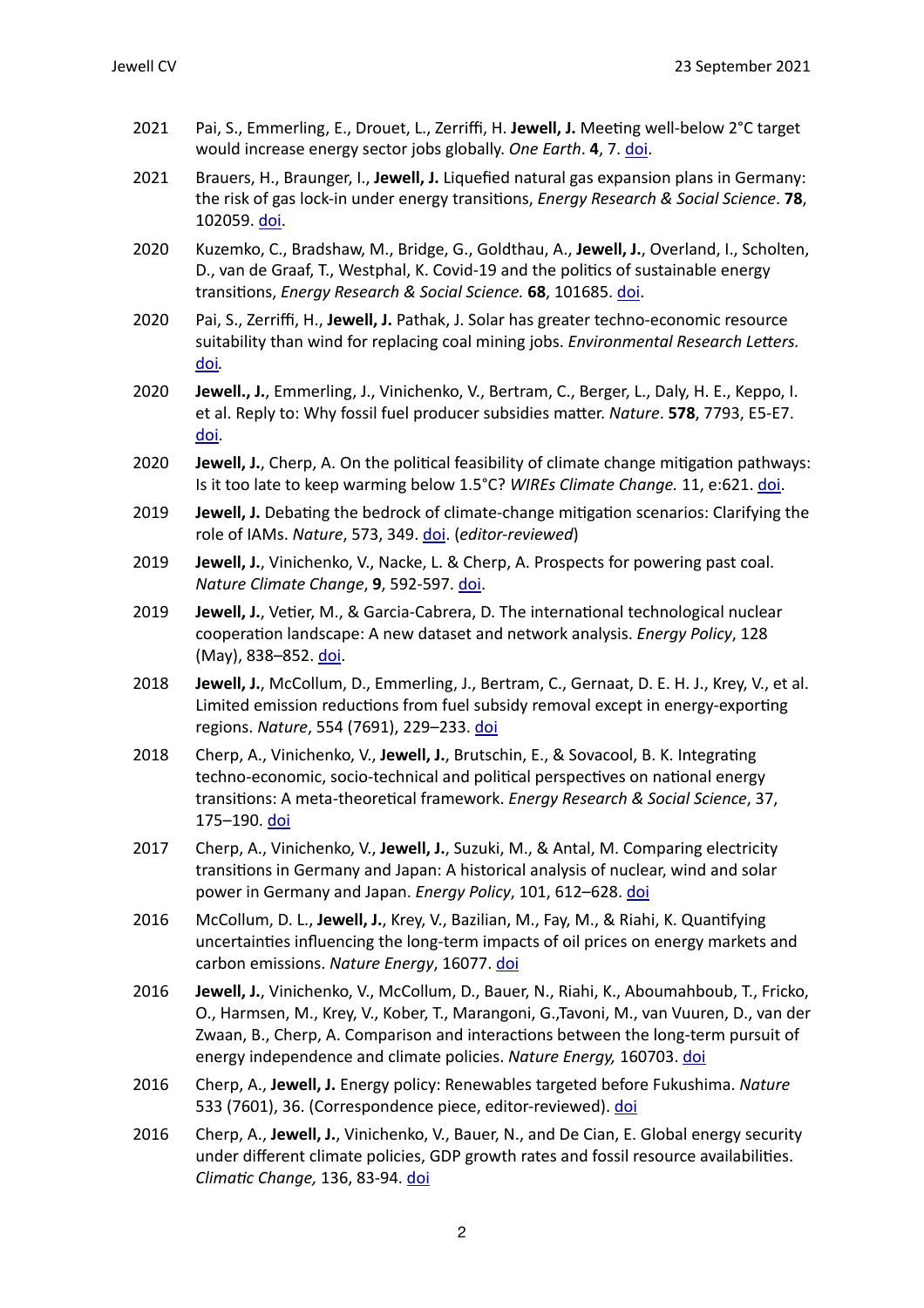- 2016 Stechow, von, C., Minx, J. C., Riahi, K., Jewell, J., McCollum, D. L., Callaghan, M. W., et al. 2 °C and SDGs: united they stand, divided they fall? *Environmental Research* Letters, 11 (3), 1-15. doi
- 2015 Stechow, von, C., McCollum, D., Riahi, K., Minx, J. C., Kriegler, E., van Vuuren, D. P., **Jewell, J.** et al. Integrating Global Climate Change Mitigation Goals with Other Sustainability Objectives: A Synthesis. *Annual Review of Environmental Resources*, 40, 363-394. [doi](http://www.annualreviews.org/doi/abs/10.1146/annurev-environ-021113-095626)
- **2015 Jewell, J.** Ates, S. Introducing nuclear power in Turkey: A historic state strategy and future prospects. *Energy Research & Social Science*, 10, 273-282. *[doi](http://dx.doi.org/10.1016/j.erss.2015.07.011)*
- 2015 Tavoni, M., Kriegler, E., Riahi, K., van Vuuren, D., Aboumahboub, Bowen, A., A., Calvin, K., Campiglio, E., Kober, T., Jewell, J., Luderer, G., Marangoni, G., McCollum, D., van Sluisveld, M., Zimmer, A., van der Zwaan, B. "Post-2020 climate agreements in the major economies assessed in the light of global models." Nature Climate Change, 5, 119-126. [doi](http://www.nature.com/nclimate/journal/vaop/ncurrent/full/nclimate2475.html)
- 2014 Cherp, A., **Jewell, J.** The concept of energy security: beyond the four A's. *Energy Policy*, 75, 415-421. [doi](http://www.apple.com)
- 2014 **Jewell, J.**, Cherp, A. and Riahi, K. Energy security under de-carbonization scenarios: an assessment framework and evaluation under different technology and policy choices. *Energy Policy*, 65, 743-760*.* [doi](http://dx.doi.org/10.1016/j.enpol.2013.10.051)
- 2014 Leung, G., Cherp A., **Jewell, J.** and Wei, F. Securitization of energy supply chains in China. *Applied Energy*, 123, 316-326. [doi](http://dx.doi.org/10.1016/j.apenergy.2013.12.016)
- 2013 **Jewell, J.**, Cherp, A., Vinichenko, V., Bauer, N., Kober, T., McCollum, D., van Vuuren, D. and van der Zwaan, B. Energy security of China, India, the E.U. and the U.S. under long-term scenarios: Results from six IAMs. *Climate Change Economics*, 4 (4), 1340011. [doi](http://www.apple.com)
- 2013 Tavoni, M., Kriegler, E., Aboumahaboub, T., Calvin, K., De Maere, G., Jewell, J., Kober, T., Lucas, P. Luderer, G., McCollum, D., Marangoni, G., Riahi, K. and van Vuuren, D. The distribution of the major economies' effort in the Durban platform scenarios. *Climate Change Economics* 4 (4), 1340009. [doi](http://www.worldscientific.com/doi/abs/10.1142/S2010007813400095)
- 2011 Cherp, A. and **Jewell, J.** Three perspectives on energy security: intellectual history, disciplinary roots and the potential for integration. *Current Opinions in Environmental Sustainability*, 3 (4), 202-212. [doi](http://dx.doi.org/10.1016/j.cosust.2011.07.001)
- 2011 **Jewell, J.** Ready for nuclear?: An assessment of capacities, imperatives, and uncertainties for launching new national nuclear power programs. *Energy Policy*, 39, 1041-1055. [doi](http://dx.doi.org/10.1016/j.enpol.2010.10.041)
- **2011 Jewell, J.** A nuclear-powered North Africa: Just a desert mirage or is there something on the horizon? *Energy Policy*, 39, 4445-4457. *[doi](http://dx.doi.org/10.1016/j.enpol.2010.09.042)*
- 2011 Cherp, A., **Jewell, J.**, and Goldthau, A. Governing global energy: Systems, transitions, and complexity. *Global Policy*, 2: 1, 75-88. [doi](http://dx.doi.org/10.1111/j.1758-5899.2010.00059.x)

# **Book Chapters**

- 2019 **Jewell, J.** and Brutschin, E. The Politics of Energy Security. In *The Oxford Handbook of Energy Politics, edited by K. Hancock and J. Allison. Oxford UP.*
- 2018 Brutschin, E. and **Jewell, J.** International political economy of nuclear energy. In *International Political Economy of Energy and Natural Resources, edited by A.* Goldthau, M. F. Keatin, and C. Kuzemko, 322-341. Edward Elgar.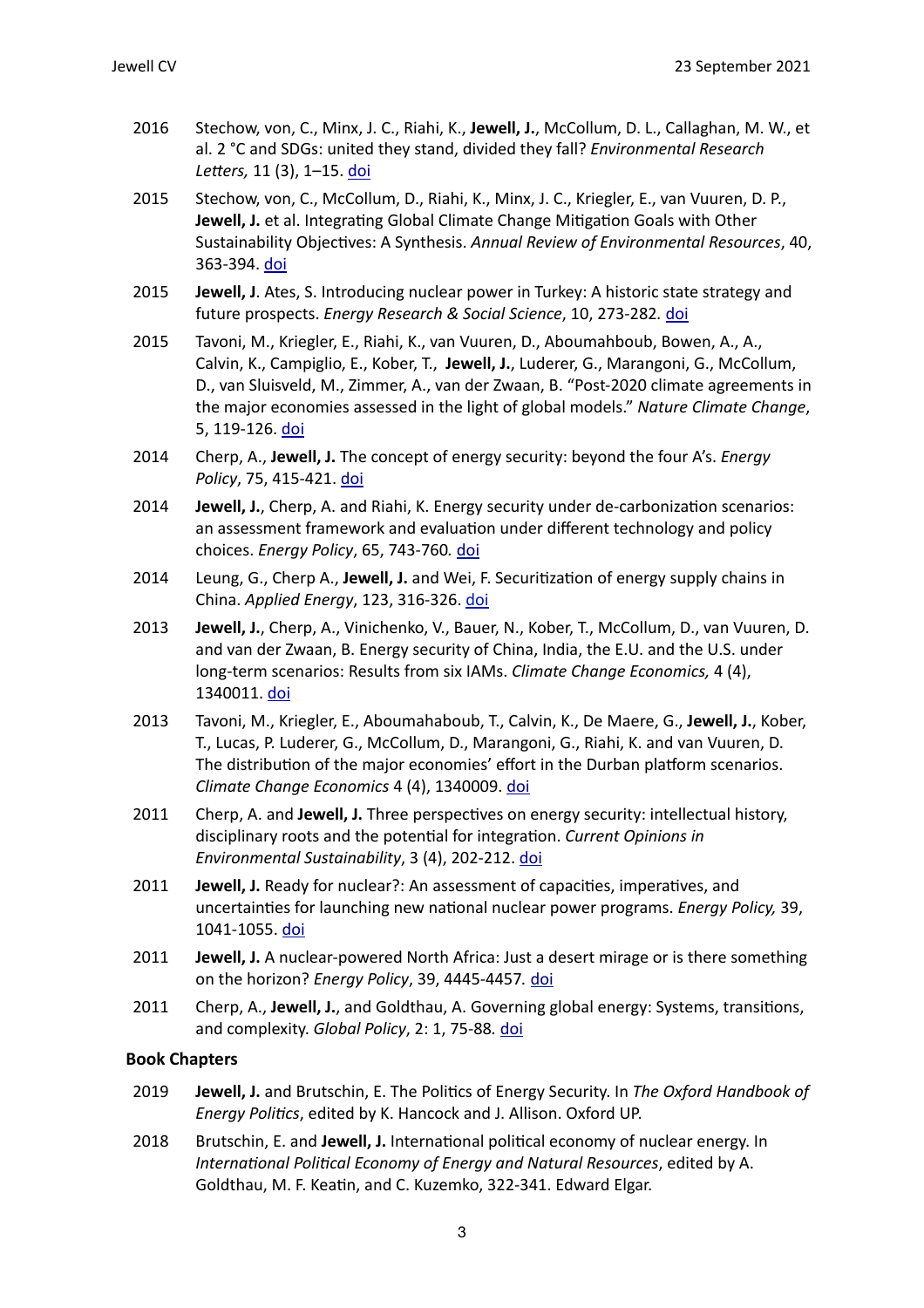- 2013 Cherp, A., and **Jewell, J.** Energy Security Assessment Framework and Three Case Studies. In *International Handbook of Energy Security*, edited by H. Dyer and M.J. Trombetta, 146-173. Edward Elgar. [doi](http://dx.doi.org/10.4337/9781781007907)
- 2012 Cherp, A., Adenikinju, A., Goldthau, A., Hernandez, F., Hughes, L., Jansen, J.C., **Jewell, J.**, et al. Chapter 5 - Energy and Security. In *Global Energy Assessment*, 325-83. Cambridge University Press: Cambridge, UK and New York, NY, USA and the International Institute for Applied Systems Analysis: Laxenburg, Austria. [link](http://www.iiasa.ac.at/web/home/research/Flagship-Projects/Global-Energy-Assessment/GEA_Chapter5_security_lowres.pdf)
- 2012 Riahi, K., Dententener, F., Gielen, D., Grubler, A., Jewell, J., Klimot, Z., Krey, V. et al. Chapter 17 - Energy Pathways for Sustainable Development. In *Global Energy Assessment*, 1203-1306. *ibid*. [link](http://www.iiasa.ac.at/web/home/research/Flagship-Projects/Global-Energy-Assessment/GEA_Chapter17_pathways_lowres.pdf)
- 2011 Cherp, A., and Jewell, J. Measuring Energy Security: From Universal Indicators to Contextualized Frameworks. In *The Routledge Handbook of Energy Security*, edited by B.K. Sovacool, 330-355. New York: Routledge. [link](http://www.routledge.com/books/details/9780415591171/)

# **Policy Reports**

- 2016 van Soest, H., Reis, L. A. van Vuuren, D. ... Jewell, J. ... Regional Low-Emission Pathways from Global Models C. Milan: FEEM Working Paper No. 110.2015.
- 2015 **Jewell, J.** Can low-carbon societies deliver on energy security? In *Transition and Global Challenges Towards Low Carbon Societies, edited by S. La Motta, J.C.* Hourcade, S. Lechtenböhmer, T. Masui, J. Watson, 13-16. Rome: ENEA.
- 2015 Spencer, T., Pierfederici, R., Waisman, H., Colombier, M. ...**Jewell, J.** ...et al. *Beyond the numbers: understanding the transformation induced by INDCs.* Institute du développement durable et relation internationales, No 05/15. October.
- 2015 van Soest, H., Reis, L.A., van Vuuren, D., Bertram, C., Drouet, L., Jewell, J., Kriegler, E., Luderer, G., Riahi, K., Rogelj, J., Tavoni, M., den Elzen, M.: 2015, *Regional lowemission pathways from global models*. Working Paper, Nota di Lavoro 110.2015, Italy (December).
- 2012 Nakicenovic, N., Kammen, D., **Jewell, J.** et al. *Technical report of Task Force 2 in* support of doubling the global rate of energy efficiency improvement and doubling *the share of renewable energy in the Global energy mix by 2030.* Sustainable Energy for All. April.
- 2012 Yumkella, K., Nakicenovic, N., Bazilian, M. and Jewell, J. "The sustainable energy for all initiative and climate change mitigation." World Meteorological Bulletin, 61:1. [link](http://www.wmo.int/pages/publications/bulletin_en/archive/61_1_en/61_1_yumkella_en.html)
- 2011 IEA. (researched and written by Jewell, J. ...). Measuring short-term energy security. OECD/IEA: Paris. link
- 2011 **Jewell, J.** The IEA Model of short-term energy security (MOSES): primary energy sources and secondary fuels. OECD/IEA: Paris. [link](http://www.iea.org/media/freepublications/2011/moses_paper.pdf)

## **RESEARCH LEADERSHIP & FUNDING**

Total: SEK29M (€2.9M) from external funders

Co-founder and co-leader of [polet.network](http://polet.network)

2021-26 Principal Investigator, European Research Council Starting Grant on MechANisms and actors of Feasible Energy Transitions (MANIFEST). €1.5M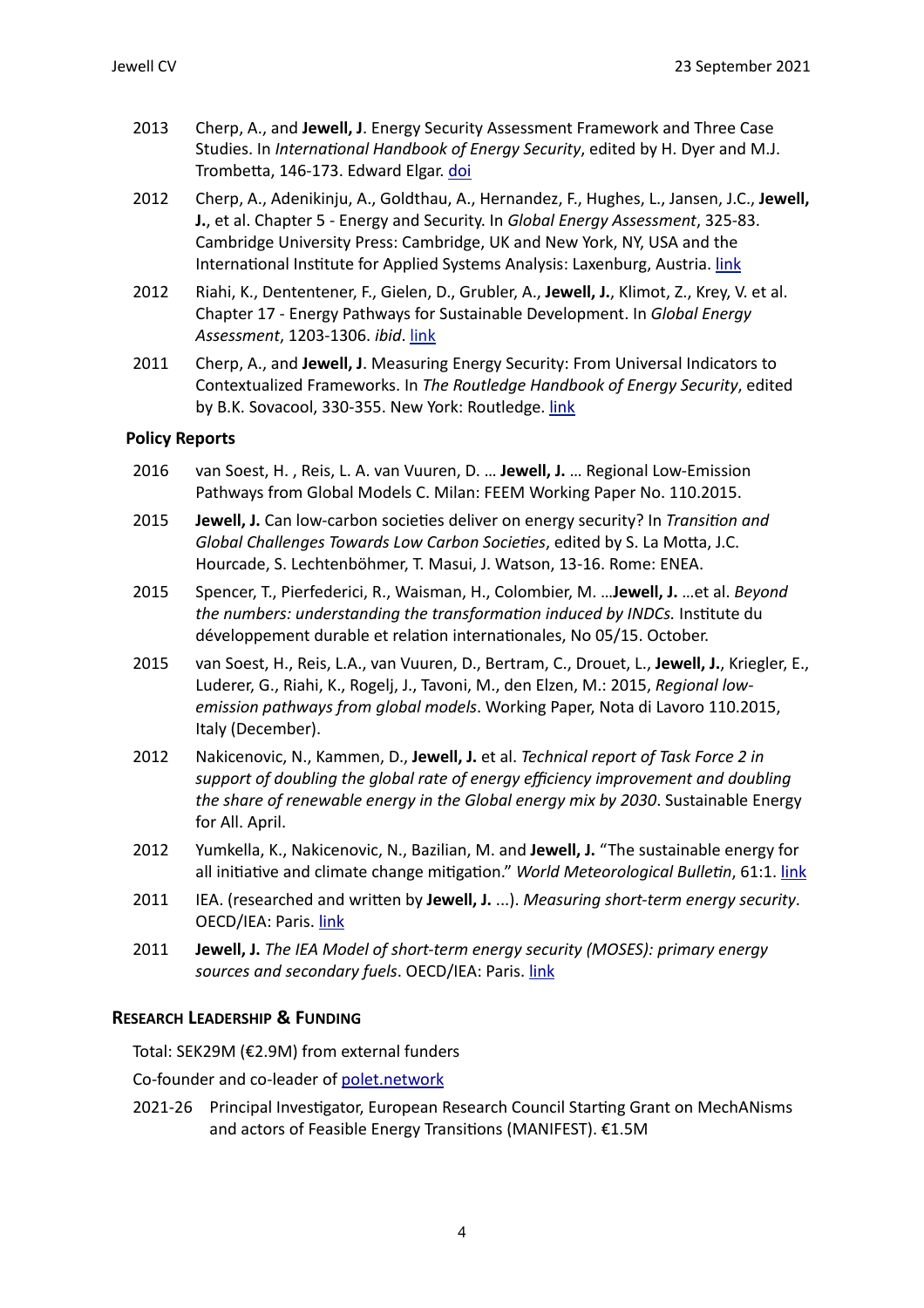- 2021-25 Work Package Co-leader on Non-technical feasibility in Project on MISTRA Electric Transition, funded by MISTRA (Swedish Strategic Environment Foundation). Own budget SEK3.5M; Full budget: SEK50M.
- 2020-24 Work Package Leader on Theories and Framing in Project on Carbon Intensive Regions in Transition - Unravelling the Challenges of Structural Change (CINTRAN), funded by H2020 (Own budget:  $€250,000$ ; full:  $€3M$ )
- 2017-22 Principal investigator of project on Analyzing past and future energy industry contractions, funded by Research Council of Norway (~€800,000)
- 2016-18 External partner in project on the Political Economy of Energy Transitions at Central European University
- 2014-5 Co-PI in knowledge network on the Politics of Energy Transitions, funded by the International Social Sciences Council's Transformation to Sustainability Program as part of the Future Earth initiative.  $(E30,000)$
- 2013-6 Leader of task between six institutions on fossil fuel subsidies and taxes, EU Seventh Framework Programme (FP7) ADVANCE project
- 2012-4 Leader of task between seven institutions on energy security, EU FP7 LIMITS project
- 2013 Contributing author, energy security and regional climate policy spillovers, Chapters 6, 7, 10 and 14, IPCC 5th Assessment Report Working Group III
- 2008-9 Lead Author, GEA, Energy security, led the development of database of >100 energy indicators to analyze energy security of >130 countries
- 2008-9 Lead Author, GEA, Sustainable energy pathways

## **AWARDS AND HONORS**

| 2021       | Breakthrough Institute Senior Fellow                              |
|------------|-------------------------------------------------------------------|
| 2020       | <b>ERC Starting Grant Recipient</b>                               |
| 2014       | <b>CEU Best Dissertation Award</b>                                |
| 2012       | CEU Advanced Doctoral Student Award                               |
| 2011       | CEU Outstanding First-year Student Award                          |
| 2010       | IIASA Young Scientists Student Program Fellowship                 |
| 2009       | CEU Outstanding Academic Achievement Award                        |
| 2009, 2005 | Honorable Mention National Science Foundation Graduate Fellowship |
| 2009-2013  | CEU Doctoral student fellowship                                   |
| 2007-2009  | Erasmus Mundus graduate fellowship                                |

# **SUPERVISION**

## **PhD Supervision**

- 2021 Main Supervisor, Avi Jakhmola, Chalmers University of Technology
- 2021 Main Supervisor, Ridwan Dzikrurrokhim, Chalmers University of Technology
- 2021 Main Supervisor, Tsimafei Kazlou, University of Bergen
- 2020 Main supervisor, Lola Nacke, Chalmers University of Technology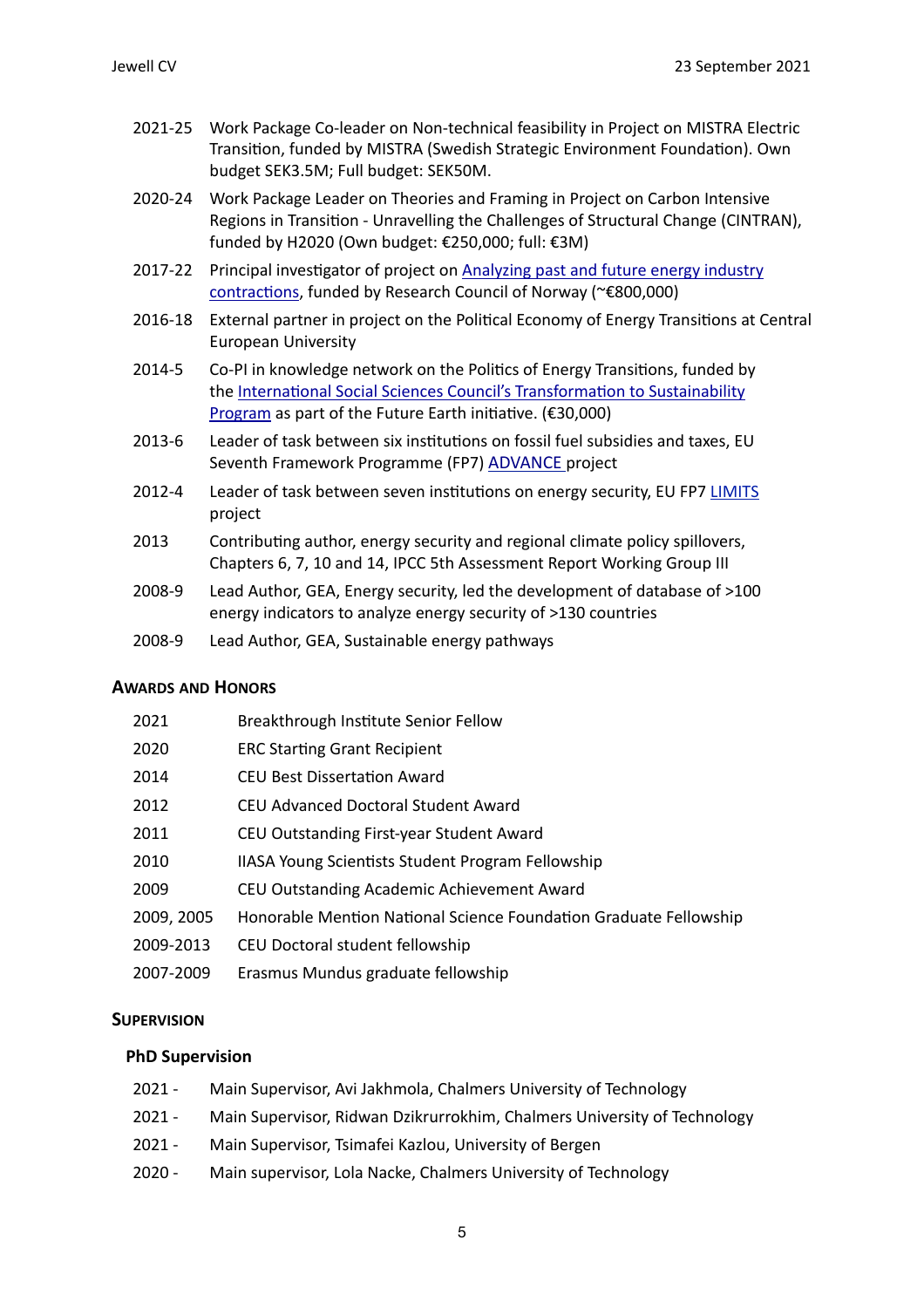- 2020 Co-supervisor, Senjuty Bhowmik, Central European University
- 2019 Co-supervisor, Moshahida Sultana, Central European University
- 2019-21 Co-supervisor, Hanna Brauers, Technical University of Berlin
- 2018-21 Co-supervisor, Sandeep Pai, University of British Columbia

#### **Masters Students**

- 2020 Co-supervisor, Lola Nacke, Central European University
- 2020 Co-supervisor, Jens Honnen, Central European University

#### **INVITED TALKS**

- 2021 Historical precedents and feasibility of rapid coal and gas decline required for climate targets, WAYS-OUT Project Meeting in Paris, September 22. 2021 Feasibility of energy transitions to meet climate targets, Australian National
- University, July 21.
- 2021 Mechanisms of energy transitions, TU Darmstadt, April 30.
- 2020 The political feasibility of coal phase-out to meet climate targets: learning from past experience, PEGASUS, Potsdam Institute for Climate Research, February 17.
- 2019 Prospects of powering past coal, Energy university-wide seminar, BOKU University, November 5.
- 2019 Prospects of powering past coal, Beyond oil conference, University of Bergen, October 16.
- 2019 Powering past coal, Potsdam Institute for Climate Research, September 3.
- 2019 The feasibility of climate targets in light of historical fossil fuel decline and pledges of fossil fuel phase out. Technical University Berlin, September 2.
- 2018 The challenge of phasing out fossil fuels: An example of fossil fuel subsidy phase out and the Powering Past Coal Alliance, Chalmers, November 27.
- 2018 Book-launch of *Energy Security in Europe: Divergent Perceptions and Policy Challenges. University of Oslo, Oslo, April 11.*
- 2017 When do policy choices drive energy transitions? Breakthrough Institute Dialogue East, Washington DC, US, November 17.
- 2017 Nuclear newcomers: Looking at history to understand the future, Center for Global Development, Washington DC, US, November 15.
- 2017 Why are energy transitions necessary and are they feasible?, Central European University, April 27.
- 2016 Bridging techno-economic and socio-political approaches to studying future energy: an example with nuclear energy, Linköping University, October 16.
- 2016 Interdisciplinary social science research on the future of nuclear energy. International workshop and seminar on Nuclear and energy from the perspective of social sciences and humanities, Collegium Civitas, Warsaw, April 7.
- 2015 Modeling energy security: Intellectual history and future prospects. Institute for Energy and Climate Research, Jülich Research Center, November 10.
- 2015 Energy security: Predictably irrational. Invited talk at Assessing the green paradox workshop. Leibniz Institute for Economic Research, University of Munich, July 3.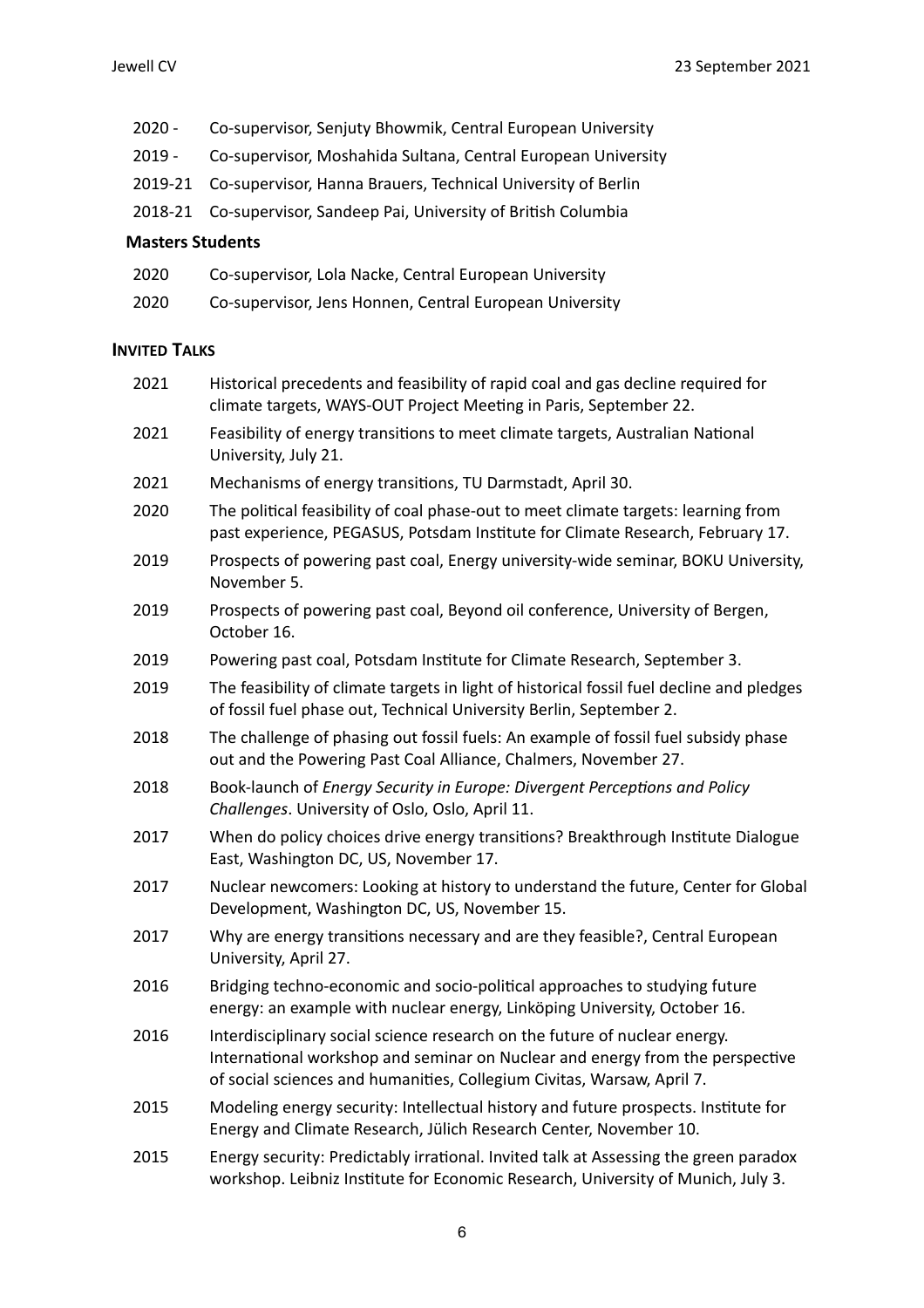- 2015 The concept of energy security. Expert workshop on comprehensive energy security and conflicts. Webster University, Vienna, June 18-19.
- 2015 Connecting global climate to national energy policies: state of the art and future research agenda. University of Bergen, Norway, April 14.
- 2014 Energy security and climate mitigation: an asymmetric and transient marriage. Invited plenary presentation. Low-carbon research network annual conference, Rome. October 1.
- 2014 Energy politics: A mirror of geography or driver of change? Department of Humanities, Social and Political Sciences, ETH University, June 17.
- 2014 Energy politics: Shaping and being shaped by energy systems. Chalmers University, Physical Resource Theory Group. Gothenburg, Sweden, May 5.
- 2014 Energy security and the EU 2030 climate/energy goals: An issue of how and where. Invited talk at European Union Institute for Security Studies Workshop on: Achieving EU Energy Security in Light of the New 2030 Climate/Energy Goals, Brussels, April 10.
- 2014 The science of climate and politics of energy. Academic Council on the United Nations System. Vienna UN conference: facing changing realities: the evolution of UN policies, January 16.
- 2013 The global future of nuclear energy and newcomers: crystal ball or tarot cards. International Atomic Energy Agency, UN, Vienna, Austria, October 23.
- 2012 Taking the climate agenda to the national level. Lund University, Centre for Sustainability Studies, Lund, Sweden, November 16.
- 2011 Mind the gap: global visions and national plans. University of Maryland, Department of Public Policy, November 8.
- 2011 Energy security and climate change: tensions and synergies. Australian National University, Canberra Australia, May 11.
- 2010 Energy security under radical energy transitions. International Institute of Industrial Environmental Economics, Lund University, September 24.

# **POSITIONS OF TRUST**

# **Advisory and Editorial Boards**

- 2020- Advisory Board Norwegian Research Council and FORMAS funded project on The Environmental Ramifications of Environmental Policy (THERAPY)
- 2019- Advisory Board Norwegian Research Council funded project assessing IMPlications of temperature OverShoots for the Earth system (IMPOSE)
- 2019 Task force member, Systemic Approach to Energy in Europe, Science Advice for Policy by European Academies
- 2018- Advisory Board Member ERC-funded Project assessing the role of trade in a future renewable energy world (reFUEL)
- 2018- Editorial Board Member of Environmental Research Communications
- 2017- Advisory Board Member of Routledge Energy Transitions Series
- 2016-19 Advisory Board Member of Bioenergy CCS Swedish Energy Agency funded project
- 2015- Editorial Board Member of *Energy Research and Social Science*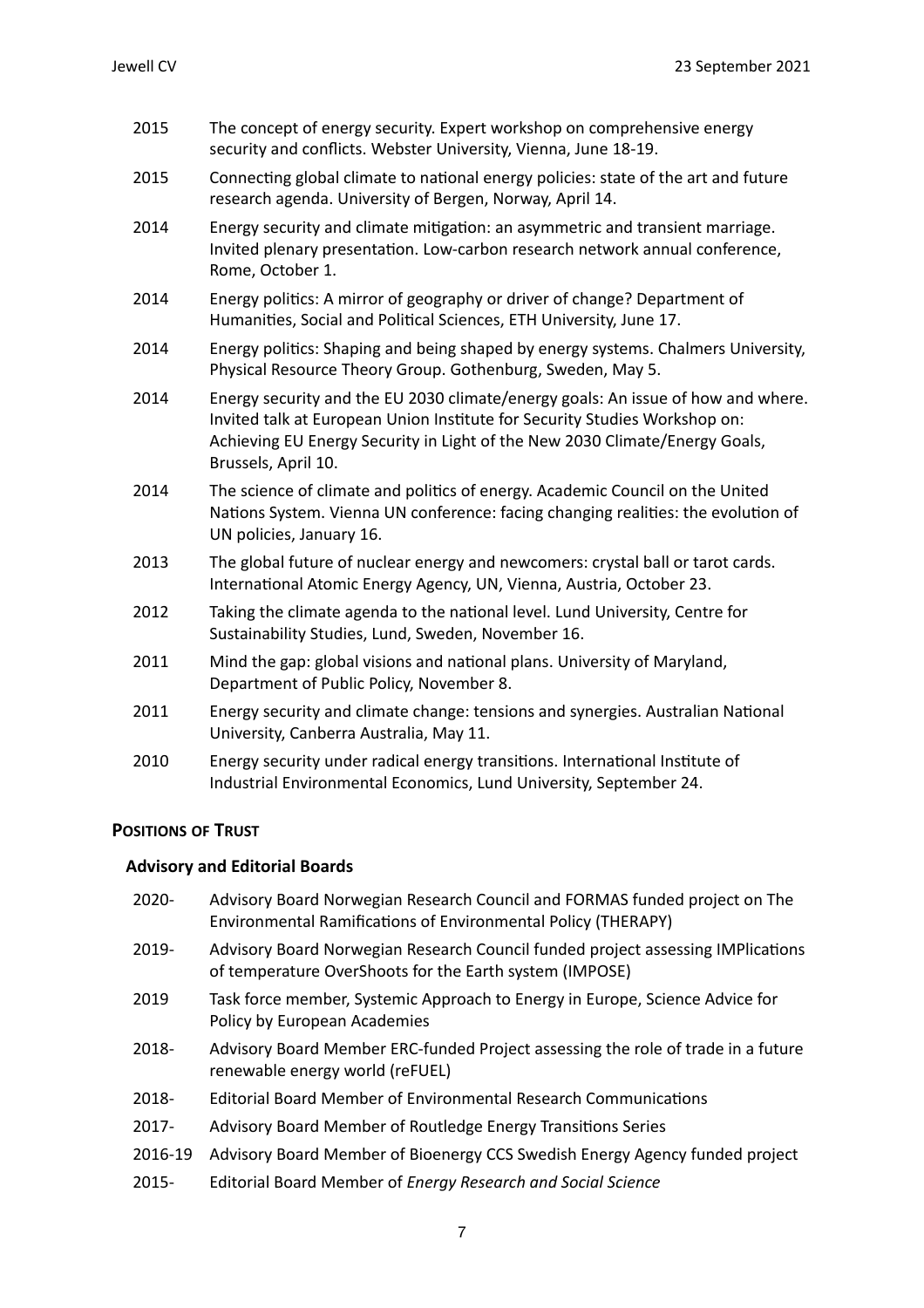# 2016 Member of Elsevier's Energy Forum

## **PhD Examinations**

- 2018 Pre-examiner, Aalto University, Jaakko Jääskeläinen: *An interdisciplinary assessment of energy security risks in the Finnish energy market*.
- 2016 Grading committee member, Lund Technical University, Environmental and Energy Systems Studies, André Månsson, PhD defense, *Energy and Security - Exploring Renewable and Efficient Energy Systems*.
- 2016 Grading committee member, Chalmers University, Department of Physical Resource Theory, Mariliis Lehtveer, PhD defense, *Modeling Energy Systems:* Assessing the role of nuclear power and large-scale intermittent renewables.

## **Reviews (non-exhaustive)**

**Journal reviews**: Science, Nature Climate Change, Nature Energy, Climate Change, *Proceedings of the National Academies of Science, Joule, One Earth, Climate Policy, Technology and Forecasting and Social Change, Energy Economics, Energy Policy, Energy Strategy Reviews, Environmental Science and Technology, the Geographical Journal, International Journal of Electrical Power and Energy Systems, International Studies Review, Energy Research and Social Science* (Best reviewer award - 2017)

Funding agencies: European Research Council, Swiss National Science Foundation external reviewer, Research Council Norway, French National Research Agency

#### **INSTITUTIONAL LEADERSHIP AND SERVICE**

| 2020-   | Profile coordinator for Technology Governance in Energy Transitions, Energy Area<br>of Advance, Chalmers                         |
|---------|----------------------------------------------------------------------------------------------------------------------------------|
| 2019    | Steering group member Academia Europea (AE) knowledge hub, Bergen                                                                |
| 2018    | Scientific representative of Institutional Renewal Task Force, IIASA                                                             |
| 2016    | Internal Research Committee (elected scientific staff member), IIASA                                                             |
| 2016    | Moderator session on diversity with former Finnish president T. Halonen                                                          |
| 2015    | Staff Association Recognition Award for service related to Cultural Diversity and<br>Building a Positive Work Environment, IIASA |
| 2015    | Member of the Selection Committee on the Head of HR and Secretary of<br>Administration position, IIASA                           |
| 2014-5  | Chair of IIASA Committee on Cultural Diversity and Building a Positive Work<br>Environment, IIASA                                |
| 2009-11 | Co-founder and co-leader of Energy Policy Research Group, CEU                                                                    |

# **TEACHING**

- 2020.21 Course instructor. Sustainable Development. Chalmers.
- 2021 Course instructor, Introduction to Global Systems, Chalmers.
- 2020 Assistant examiner, Introduction to Global Systems, Chalmers.
- 2019 Interdisciplinary writing workshop, University of Bergen.
- 2014 **Environmental careers.** CEU.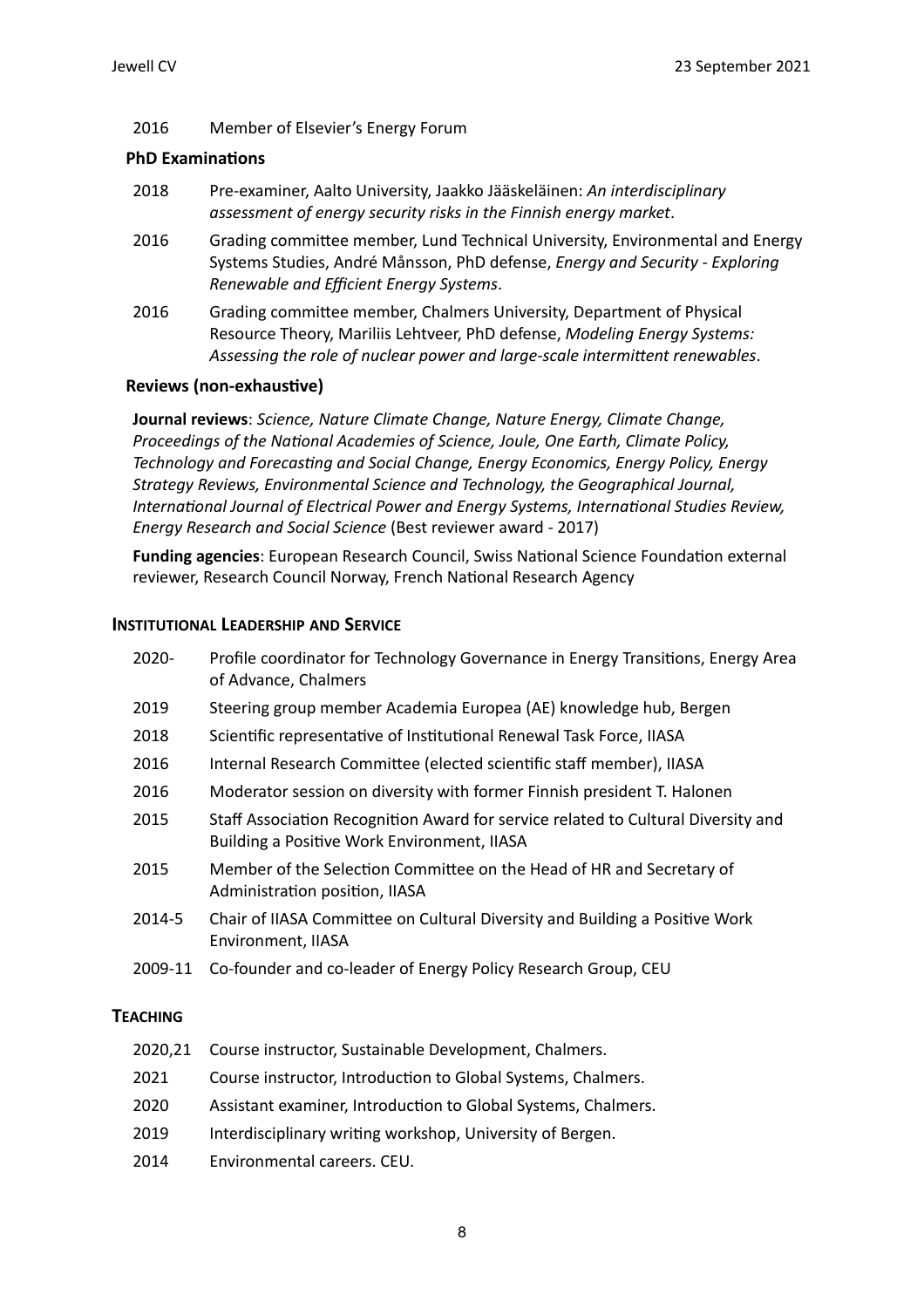- 2013 PhD Seminar on navigating interdisciplinary PhDs and careers, CEU.
- 2013 Invited lecture for MSc students on global energy challenges, CEU.
- 2013 Academic writing seminar for PhD summer students, IIASA.
- 2010 Teaching assistant. Strategic Environmental Assessment, CEU.
- 2004-5 Teaching assistant. Introduction to Earth Systems and Geology, Pennsylvania State University, US.

# **PEDAGOGICAL SUPERVISION AND LEADERSHIP COURSES**

- 2020 University teaching and learning (2.5 hp)
- 2020 Supervising research students (3.0 hp)
- 2020 Diversity and inclusion for learning in higher education (2.0 hp)
- 2020 Enhancing learning through writing (5.0 hp)
- 2020 Theoretical perspectives on learning (2.5 hp)
- 2020-21 Chalmers leadership program

# **CONFERENCES AND WORKSHOPS**

| 2020 | Political Feasibility of Energy Transitions: Assessment Framework and Case-Studies.<br>European Consortium for Political Research, August 25-28.                                                                                                                                    |
|------|-------------------------------------------------------------------------------------------------------------------------------------------------------------------------------------------------------------------------------------------------------------------------------------|
| 2020 | Socio-political feasibility of renewable electricity expansion. (co-author) European<br>Consortium for Political Research, August 25-28.                                                                                                                                            |
| 2020 | Delayed introduction of wind and solar power on technology periphery is not<br>compensated by faster growth. (co-author). International Sustainability Transitions,<br>August 18-21.                                                                                                |
| 2020 | Feasibility of climate targets in light of historical experience of fossil fuel decline.<br>International Sustainability Transitions, August 18-21.                                                                                                                                 |
| 2020 | Feasibility of climate targets in light of historical experience of fossil fuel decline.<br>European Associate of Environmental and Resource Economists, June 23-July 1.                                                                                                            |
| 2019 | Round table member: Political Science in Energy Transition Studies: Searching for<br>Identity between STS and Economics. European Consortium for Political Research,<br>September 4-7.                                                                                              |
| 2019 | Panel chair: The Political Economy of Fossil Fuels phase-out. European Consortium<br>for Political Research, September 4-7.                                                                                                                                                         |
| 2019 | The political feasibility of climate targets in light of historical experience of fossil<br>fuel decline. (co-author). European Consortium for Political Research, September<br>$4 - 7.$                                                                                            |
| 2019 | A regression analysis of differences between countries where coal-based electricity<br>supply is contracting and countries where it is growing: Evidence from 40 countries<br>over 25 years (1990-2015). (co-author). European Consortium for Political<br>Research, September 4-7. |
| 2018 | The Powering Past Coal Alliance: Dismantling Incumbents or Business as Usual<br>Industry Aging? European Consortium for Political Research, August 22-25.                                                                                                                           |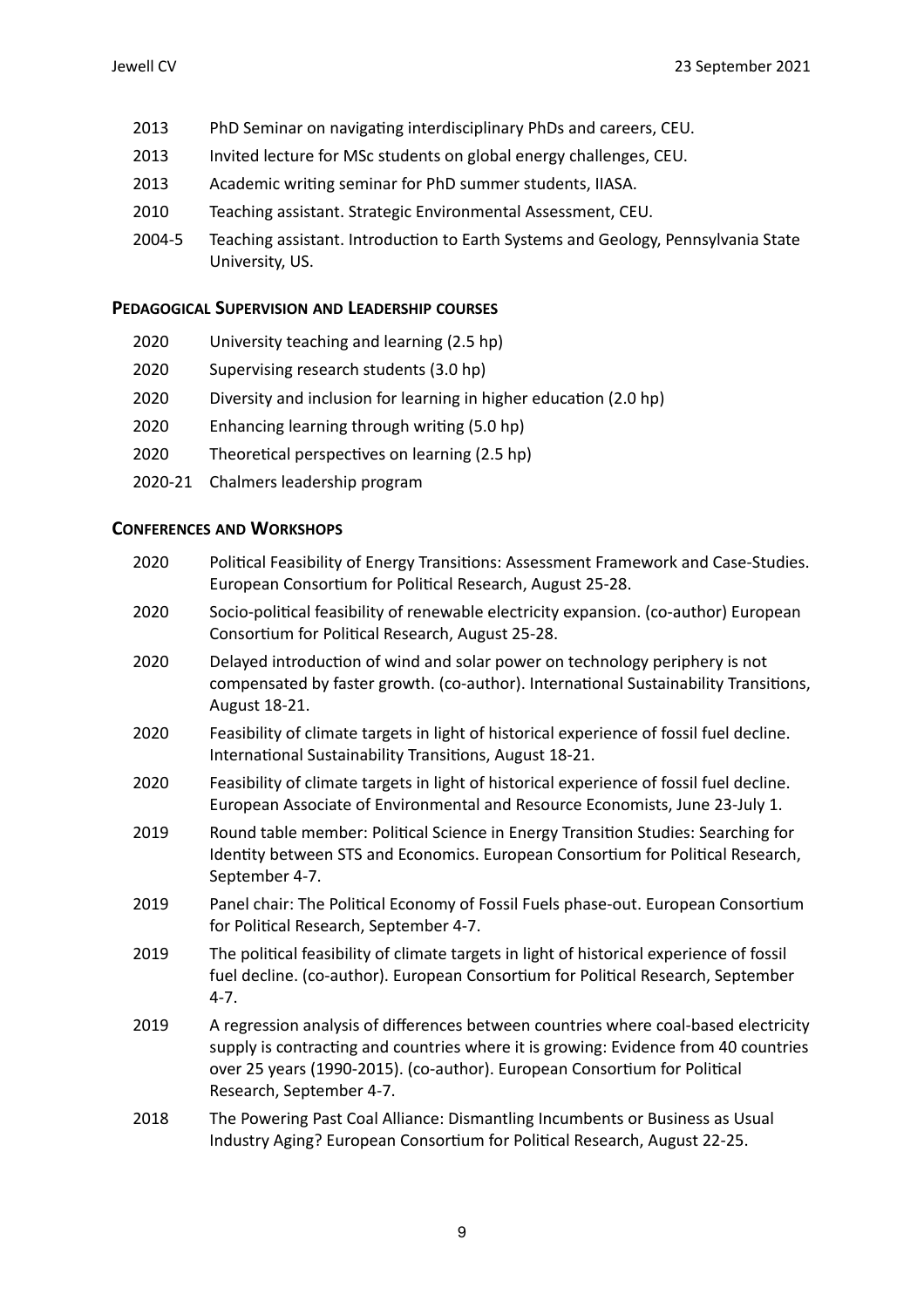| 2015 | Session organizer: Research session on Political economy of sustainable energy<br>transitions. International Sustainability Transitions Conference, August 25-28.                                                                                                         |
|------|---------------------------------------------------------------------------------------------------------------------------------------------------------------------------------------------------------------------------------------------------------------------------|
| 2015 | Dialogue session participant: Sustainable energy transitions as an object of political<br>economy. International Sustainability Transitions Conference, August 25-28.                                                                                                     |
| 2015 | Global visions: from planetary boundaries to national contours. International<br>Geosphere-Biosphere Programme Scientific Symposium. IIASA, April 29.                                                                                                                     |
| 2013 | Energy security of China, India, the E.U. and the U.S. under long-term scenarios:<br>Results from six IAMs. International Energy Workshop. Paris, June 19-21.                                                                                                             |
| 2012 | Rapporteur for Session 1: Global Transformations: Understanding the World We<br>Live in and its Possible Futures. International Institute for Applied Systems Analysis,<br>World within reach: from science to Policy. Vienna, October 24-26.                             |
| 2012 | A framework for evaluating energy security under low-carbon transitions. New<br>Energy Security Challenges Post-graduate Conference. London, May 10-11.                                                                                                                   |
| 2011 | Energy Security under low-carbon transitions. UK Energy Research Council summer<br>school. Warwick, June 26 - July 2.                                                                                                                                                     |
| 2010 | Discussant. Contextualizing energy security and transition: concepts framing and<br>empirical evidence. Standing Group on International Relations. Stockholm,<br>September 9-11.                                                                                          |
| 2010 | Contextualizing the nuclear renaissance: Mapping different national potentials.<br>IAEE European Conference: Energy Economy, Policies and Supply Security. Vilnius,<br>August 25-28.                                                                                      |
| 2010 | Invited Commentator. Towards A Nuclear Renaissance? Global Public Policy<br>Institute & Brookings Institution. Transatlantic Global Energy Governance Dialogue<br>Series. Potsdam, Germany, March 4-5.                                                                    |
| 2010 | Possible expansion of nuclear energy: An assessment of national capacities and<br>imperatives for nuclear power implementation in non-nuclear countries. Sussex<br>Energy Group Conference: Energy transitions in an interdependent World.<br>Brighton, February 25-26.   |
| 2010 | Possible expansion of nuclear energy: An assessment of national capacities and<br>imperatives for nuclear power implementation in non-nuclear countries.<br>Transatlantic Relations, Climate, and Energy Workshop. Freie University, Berlin,<br>November 28 - December 6. |
| 2009 | Energy security and climate change: Can we kill two birds with one stone. Erasmus<br>Mundus Conference on Climate Change and Higher Education. CEU, Budapest,<br>February 26-27.                                                                                          |
|      | <b>STAKEHOLDER AND POLICY ENGAGEMENT</b>                                                                                                                                                                                                                                  |
| 2018 | Stakeholder kick-off workshop for Contractions project, Bergen Norway, March                                                                                                                                                                                              |

- 22-23. 2016 A look at energy subsidies and climate objectives. ADVANCE stakeholder workshop. Brussels, October 24.
- 2014 Climate policies and other energy objectives. EU Modeling workshop in preparation for Lima. DG Clima, Brussels, November 18.